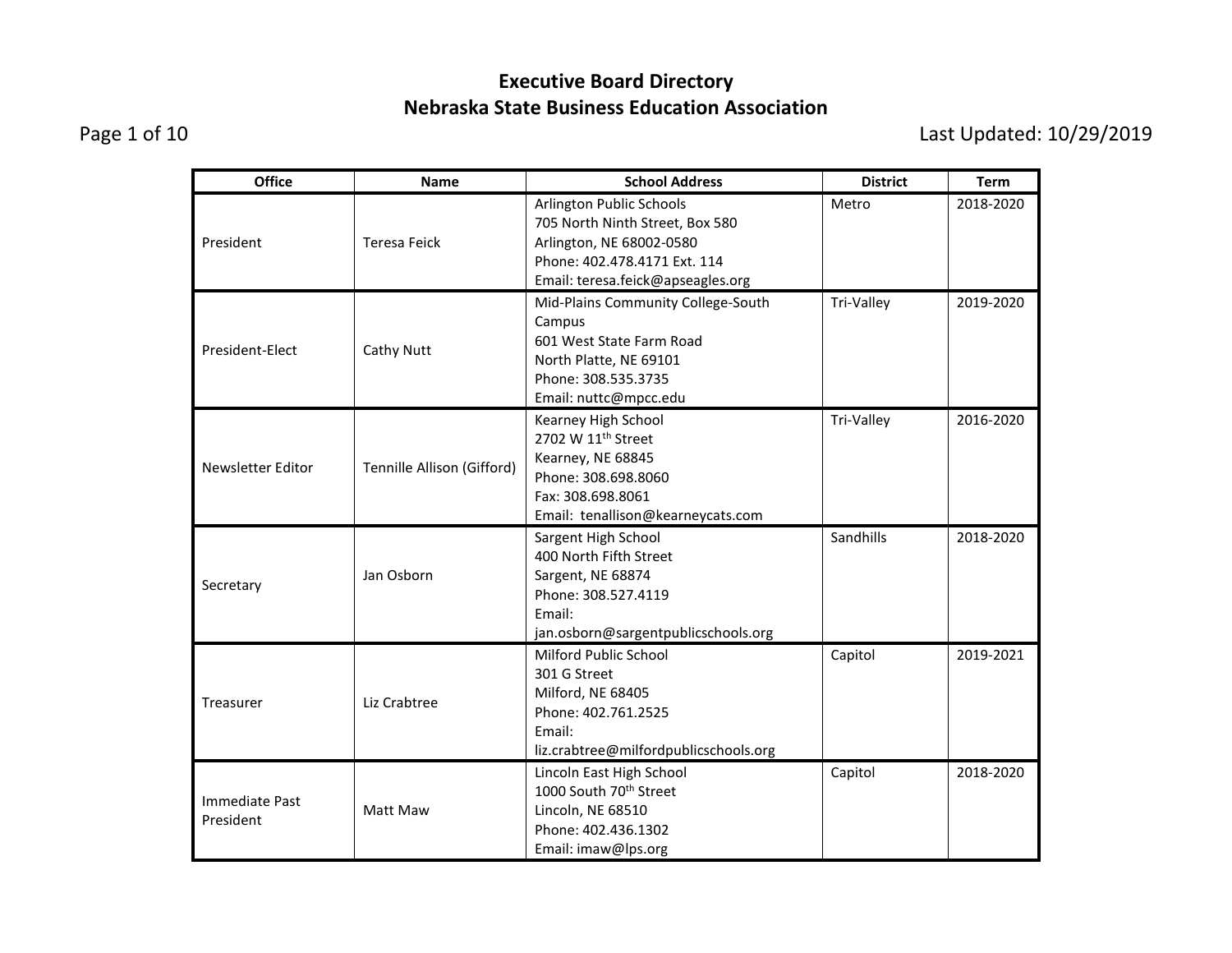Page 2 of 10 Last Updated: 10/29/2019

| <b>Office</b>                                                    | <b>Name</b>      | <b>School Address</b>                                                                                                                                | <b>District</b>    | <b>Term</b> |
|------------------------------------------------------------------|------------------|------------------------------------------------------------------------------------------------------------------------------------------------------|--------------------|-------------|
| Membership Director<br>& State Representative<br>to M-PBEA Board | Deb Wolken       | Lincoln Northeast High School<br>2635 North 63rd Street<br>Lincoln, NE 68507<br>Phone: 402.436.1303, Ext. 63615<br>Email: dwolken@lps.org            | Capitol            | 2017-2020   |
| Parliamentarian                                                  | Sandy Olson      |                                                                                                                                                      | Honorary<br>Member | 2019-2020   |
| Capitol<br>Representatives                                       | Jessica Thompson | Lincoln Southeast<br>2930 South 37th Street<br>Lincoln, NE 68506<br>Phone: 402-436-1304 Ext. 64208<br>Email: jthomps3@lps.org                        | Capitol            | 2018-2020   |
|                                                                  | Jamie Schluter   | Southern High School<br>115 S 11th Street<br>Wymore, NE 68466<br>402.645.3326<br>jschluter@southernschools.org                                       | Capitol            | 2019-2021   |
| Elkhorn<br>Representatives                                       | Dawn Fredrich    | Wausa High School<br>300 S. Bismark, Box 159<br>Wausa, NE 68786<br>Phone: 402.586.2255<br>Fax: 402.586.2406<br>Email: dawnfriedrich@wausaschools.org | Elkhorn            | 2019-2021   |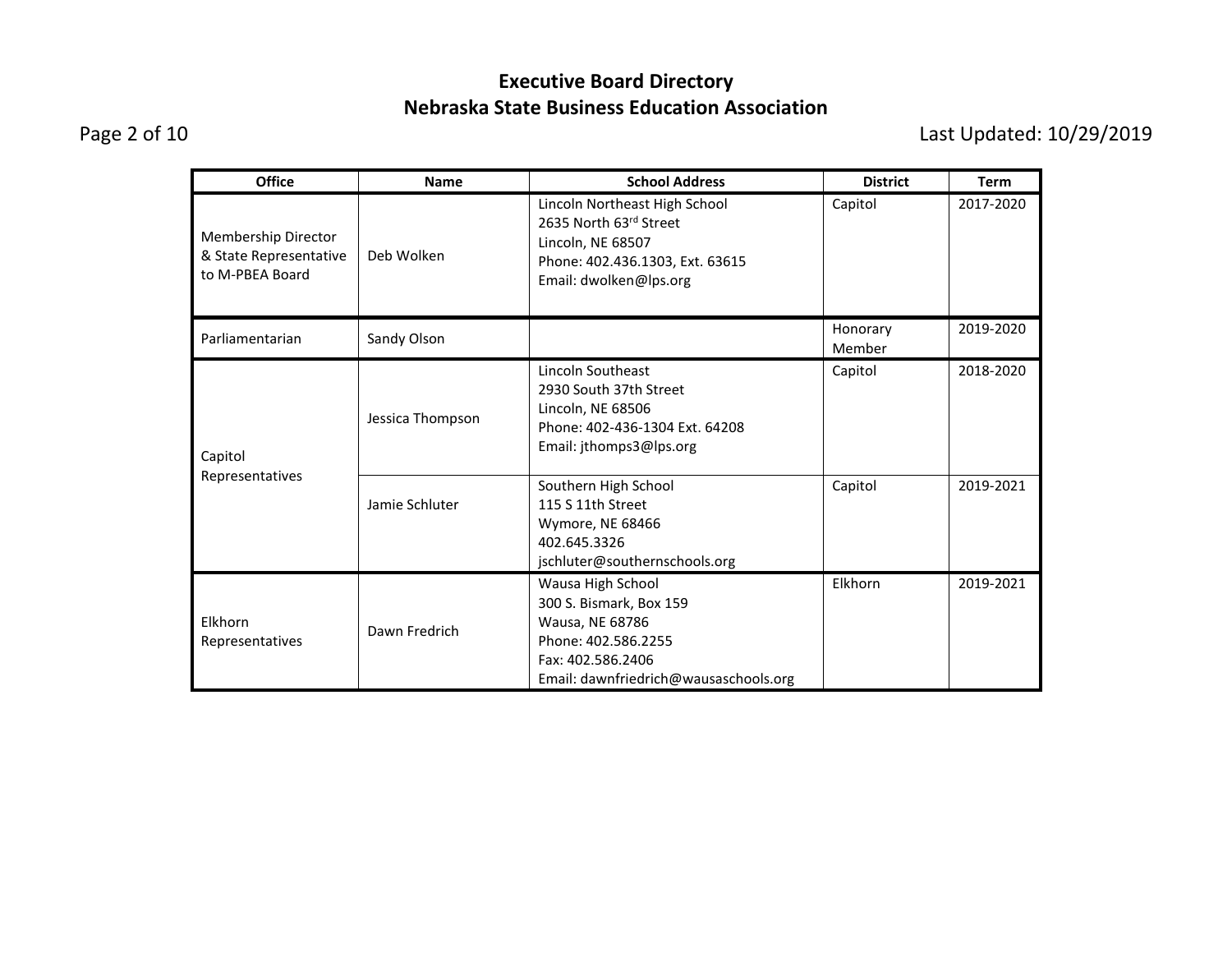Page 3 of 10 Last Updated: 10/29/2019

| <b>Office</b>                    | Name                  | <b>School Address</b>                                                                                                                                  | <b>District</b> | <b>Term</b> |
|----------------------------------|-----------------------|--------------------------------------------------------------------------------------------------------------------------------------------------------|-----------------|-------------|
| Metro<br>Representatives         | Jodi Dierks           | Omaha Central High School<br>124 N 20 <sup>th</sup> St.<br>Omaha, NE 68102<br>Phone: 402.557.3343<br>Email: Jodi.dierks@ops.org                        | Metro           | 2018-2020   |
| Tri-Valley<br>Representative     | Lisa Fox              | <b>Dundy County Stratton Schools</b><br><b>PO Box 586</b><br>400 9th Ave. W<br>Benkelman, NE 69021<br>Phone: 308-423-2738<br>Email: Ifox@dcstigers.org | Tri-Valley      | 2019-2021   |
| Panhandle<br>Representative      | Melissa Lein          | Hay Springs Public School<br>407 Baker Street<br>Hay Springs, NE<br>Phone: 308.638.4434<br>Email: melissa.lein@hshawks.com                             | Panhandle       | 2019-2021   |
| Sandhills<br>Representative      | <b>Celeste Rogers</b> | Sandhills Public Schools<br>107 Gandy Ave PO Box 29<br>Dunning, NE 68833<br>308.538.2224<br>celeste.rogers@sandhillsknights.org                        | Sandhills       | 2019-2021   |
| Post-Secondary<br>Representative | Lorrie Mowry          | Mid-Plains Community College<br>1205 East 3rd Street<br>McCook, NE 69001<br>308.345.8172<br>Email: mowryl@mpcc.edu                                     | Post-Secondary  | 2018-2020   |
| Legislation                      | Kelly Goergen         | Omaha Benson High School<br>5120 Maple Street<br>Omaha, NE 68104<br>Email: Kelly.Goergen@ops.org                                                       | Metro           | 2019-2021   |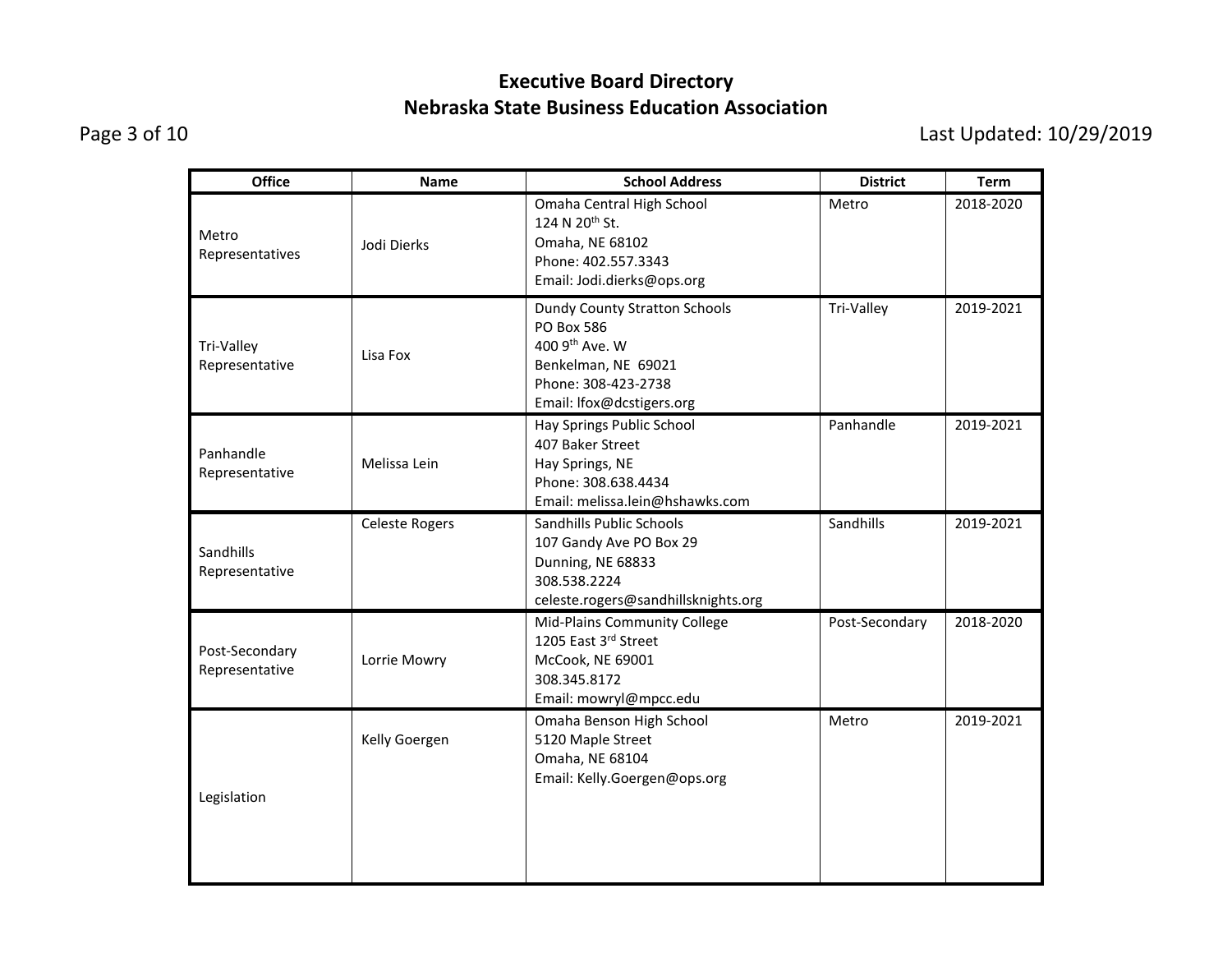Page 4 of 10 Last Updated: 10/29/2019

| <b>Office</b>                                 | <b>Name</b>           | <b>School Address</b>                                                                                                                                 | <b>District</b>   | <b>Term</b> |
|-----------------------------------------------|-----------------------|-------------------------------------------------------------------------------------------------------------------------------------------------------|-------------------|-------------|
| Scholarship                                   | Pat Lutt              | Wayne State College<br>1111 Main Street<br>Wayne, NE 68787<br>Phone: 402.375.7250<br>Email: palutt1@wsc.edu                                           | Elkhorn           | 2019-2021   |
| Honorary Membership<br>Representative         | <b>Celeste Rogers</b> | Sandhills Public Schools<br>107 Gandy Ave PO Box 29<br>Dunning, NE 68833<br>308.538.2224<br>celeste.rogers@sandhillsknights.org                       | Sandhills         | 2019-2021   |
|                                               | Shawna Koger          | Arlington Public Schools<br>705 North 9th Street<br>Arlington, NE 68002<br>402.478.4171 Ext. 2<br>shawna.koger@apseagles.org                          | Metro             | 2019-2021   |
| <b>NSBEA Service Award</b><br>Representatives | Susan Wellman         | Syracuse High School<br>1500 Education Drive<br>PO Box P<br>Syracuse, NE 68446<br>Phone: 402.269.2381<br>swellman@sdarockets.org                      | Capitol           | 2019-2021   |
| <b>NBEA &amp; MPBEA</b>                       | Cindy Talley          | Fillmore Central High School<br>1410 L Street<br>Geneva, NE 68361<br>Phone: 402.759.3141 Fax: 402.759.4038<br>Email: cindy.talley@fillmorecentral.org | Capitol           | 2019-2021   |
| Awards                                        | Deb Stroh             | Gibbon High School<br>1030 Court Street, PO Box 790<br>Gibbon, NE 68840<br>Phone: 308.468.5721<br>Email: deb.stroh@gibbonpublic.org                   | <b>Tri Valley</b> | 2019-2021   |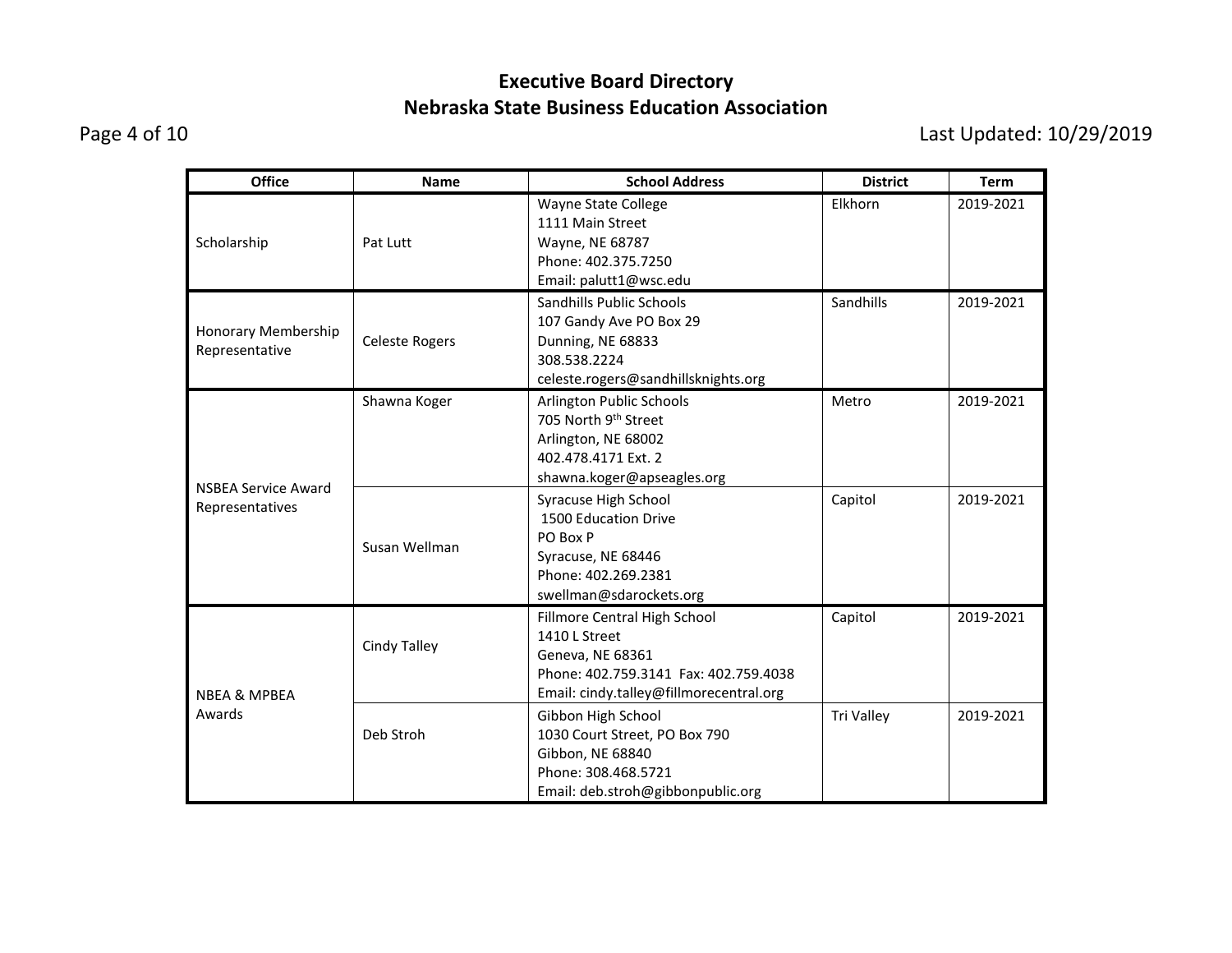Page 5 of 10 Last Updated: 10/29/2019

| <b>Office</b>               | <b>Name</b>         | <b>School Address</b>                                                                                                               | <b>District</b> | <b>Term</b> |
|-----------------------------|---------------------|-------------------------------------------------------------------------------------------------------------------------------------|-----------------|-------------|
| Auditing<br>Representatives | <b>Brett Adkins</b> | Lindsay Holy Family School<br>P.O Box 158<br>301 Pine Street<br>Lindsay, NE 68644<br>402.428.3455<br>Email: Ibadkins@lhf.esu7.org   | Elkhorn         | 2019-2021   |
|                             | Alyse Pflanz        | University of Nebraska Kearney<br><b>WS7C 252W</b><br>Kearney, NE 68849<br>402.865.8482<br>apflanz@unk.edu                          | Post-Secondary  | 201-2021    |
| Nominating Committee        | Angie Chittick      | Mid-Plains Community College<br>601 W State Farm Road<br>North Platte, NE 69038<br>Phone: 308.535.3739<br>Email: chitticka@mpcc.edu | Post-Secondary  | 2016-2020   |
|                             | <b>Kelly Means</b>  | Omaha Public Schools<br>3215 Cuming Street<br>Omaha, NE 68102<br>Phone: 531.299.9621                                                | Metro           | 2017-2021   |
|                             | Matt Maw            | Lincoln East High School<br>1000 South 70 <sup>th</sup> Street<br>Lincoln, NE 68510<br>Phone: 402.436.1302<br>Email: imaw@lps.org   | Capitol         | 2018-2022   |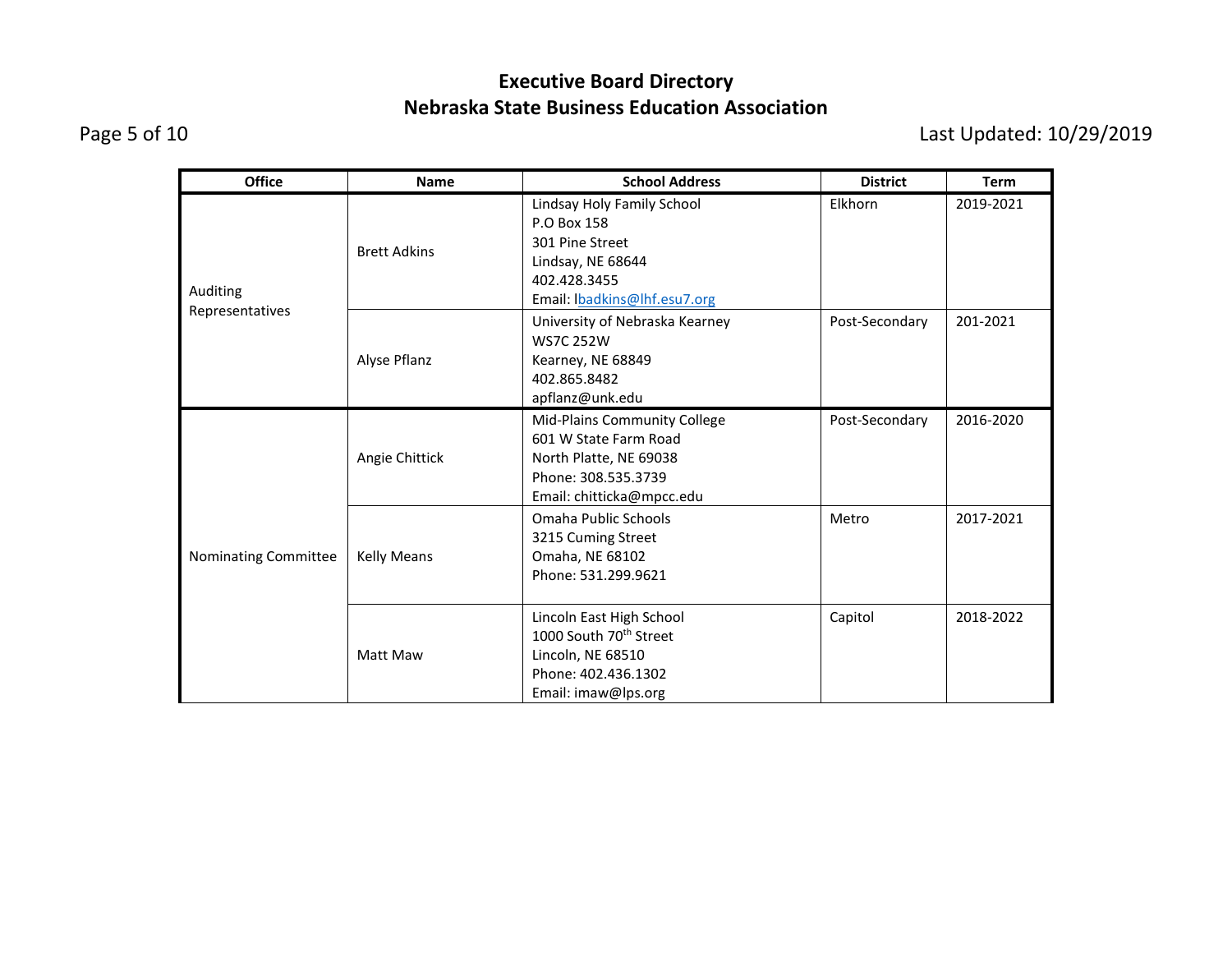Page 6 of 10 Last Updated: 10/29/2019

| <b>Office</b>   | <b>Name</b>            | <b>School Address</b>                    | <b>District</b> | <b>Term</b> |
|-----------------|------------------------|------------------------------------------|-----------------|-------------|
|                 |                        | Lincoln Northeast High School            | Capitol         | 2014-2021   |
|                 |                        | 2635 North 63rd Street                   |                 |             |
|                 | Deb Wolken             | Lincoln, NE 68507                        |                 |             |
|                 |                        | Phone: 402.436.1303, Ext. 63615          |                 |             |
|                 |                        | Email: dwolken@lps.org                   |                 |             |
|                 |                        | Milford High School                      | Capitol         | 2015-2022   |
|                 |                        | 301 G Street                             |                 |             |
|                 |                        | Milford, NE 68405                        |                 |             |
| 5-year planning | <b>Shelly Mowinkel</b> | Phone: 402.761.2525                      |                 |             |
|                 |                        | Email:                                   |                 |             |
|                 |                        | shelly.mowinkel@milfordpublicschools.org |                 |             |
|                 |                        | Mid-Plains Community College             | Post-           | 2016-2023   |
|                 |                        | 601 W State Farm Road                    | Secondary       |             |
|                 | Angie Chittick         | North Platte, NE 69038                   |                 |             |
|                 |                        | Phone: 308.535.3739                      |                 |             |
|                 |                        | Email: chitticka@mpcc.edu                |                 |             |
|                 |                        | Omaha Public Schools                     | Metro           | 2017-2024   |
|                 |                        | 3215 Cuming Street                       |                 |             |
|                 | <b>Kelly Means</b>     | Omaha, NE 68102                          |                 |             |
|                 |                        | Phone: 531.299.9621                      |                 |             |
|                 |                        |                                          |                 |             |
|                 |                        | Lincoln East High School                 | Capitol         | 2018-2025   |
|                 | Matt Maw               | 1000 South 70 <sup>th</sup> Street       |                 |             |
|                 |                        | Lincoln, NE 68510                        |                 |             |
|                 |                        | Phone: 402.436.1302                      |                 |             |
|                 |                        | Email: imaw@lps.org                      |                 |             |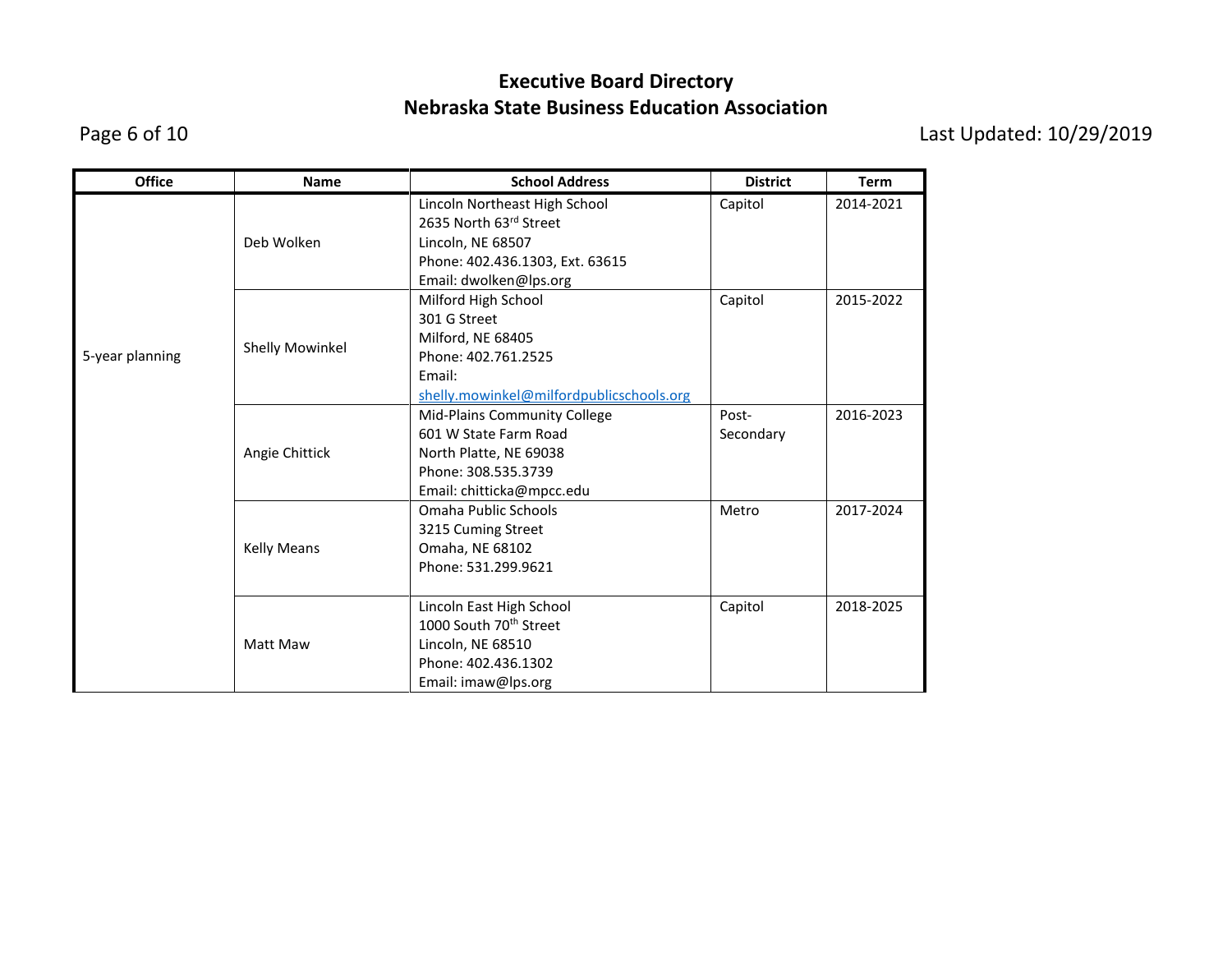Page 7 of 10 Last Updated: 10/29/2019

|                            | <b>Office</b>                      | <b>Name</b>      | <b>School Address</b>                                                                                                                                | <b>District</b> | <b>Term</b> |
|----------------------------|------------------------------------|------------------|------------------------------------------------------------------------------------------------------------------------------------------------------|-----------------|-------------|
| Archives/<br>Photographer  |                                    | Kyleigh Lewis    | Conestoga Public Schools<br>8404 42nd Street<br>Murray, NE 68409<br>klewis@conestogacougars.org                                                      |                 | 2019-2020   |
|                            | Constant<br>Contact<br>Coordinator | Jocelyn Crabtree | Northeast High School<br>2635 N. 63rd Street<br>Lincoln, NE 68507<br>Phone: 402.436.1303<br>Email: jcrabtr@lps.org                                   | Capitol         | 2019-2021   |
| Public<br><b>Relations</b> | Web Master                         | Dawn Friedrich   | Wausa High School<br>300 S. Bismark, Box 159<br>Wausa, NE 68786<br>Phone: 402.586.2255<br>Fax: 402.586.2406<br>Email: dawnfriedrich@wausaschools.org | Elkhorn         | 2019-2021   |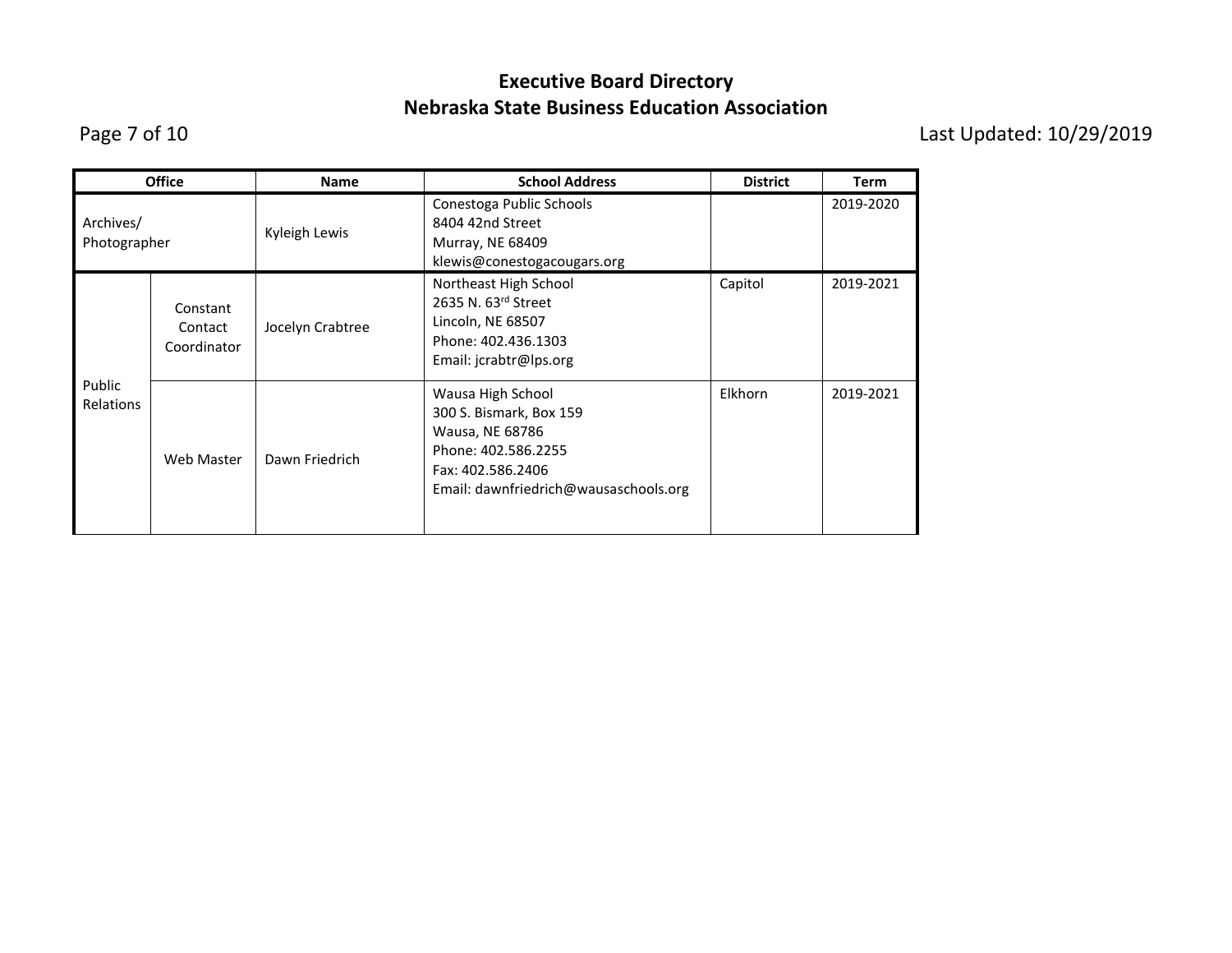Page 8 of 10 Last Updated: 10/29/2019

| <b>Office</b>                                                                                        | <b>Name</b>                              | <b>School Address</b>                                                                                                                              | <b>District</b> | <b>Term</b> |
|------------------------------------------------------------------------------------------------------|------------------------------------------|----------------------------------------------------------------------------------------------------------------------------------------------------|-----------------|-------------|
|                                                                                                      | Matt Maw                                 | Lincoln East High School<br>1000 South 70 <sup>th</sup> Street<br>Lincoln, NE 68510<br>Phone: 402.436.1302<br>Email: imaw@lps.org                  | Capitol         | 2019        |
| Fall Conference 2019<br>Co-Chairs                                                                    | Cathy Nutt                               | Mid-Plains Community College-South<br>Campus<br>601 West State Farm Road<br>North Platte, NE 69101<br>Phone: 308.535.3735<br>Email: nuttc@mpcc.edu | Tri-Valley      | 2019        |
| Fall Conference - In<br>conjunction with<br>October BMIT<br>Workshops for the<br><b>Fall of 2019</b> | Deb Wolken & District<br>Representatives |                                                                                                                                                    |                 |             |
| $LDI - June$<br>Conference                                                                           | Matt Maw                                 | Lincoln East High School<br>1000 South 70 <sup>th</sup> Street<br>Lincoln, NE 68510<br>Phone: 402.436.1302<br>Email: imaw@lps.org                  | Capitol         | 2018-2020   |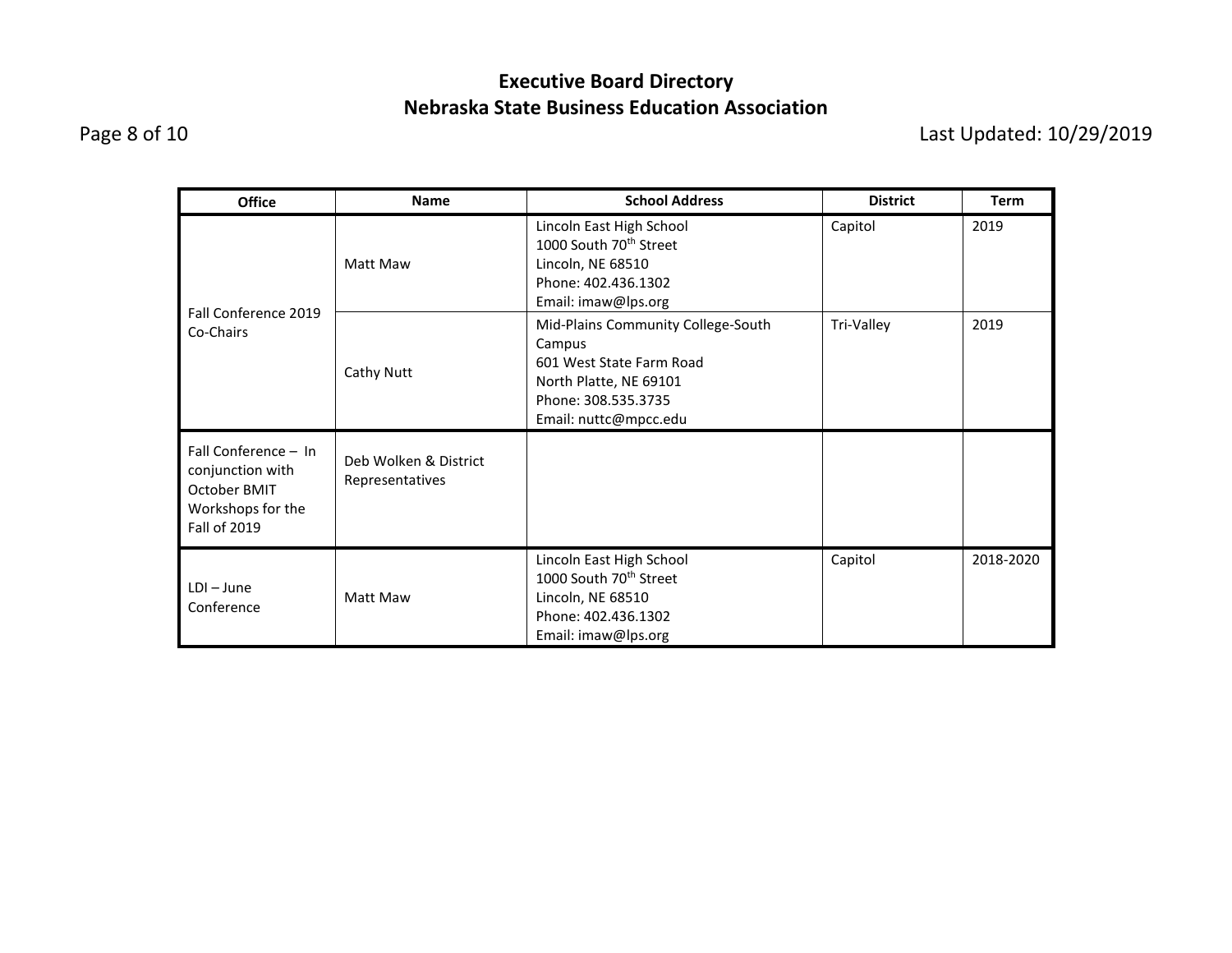Page 9 of 10 Last Updated: 10/29/2019

| <b>Office</b>                                                              | <b>Name</b>                | <b>School Address</b>                                                                                                                                                             | <b>District</b> | <b>Term</b> |
|----------------------------------------------------------------------------|----------------------------|-----------------------------------------------------------------------------------------------------------------------------------------------------------------------------------|-----------------|-------------|
| Department of<br>Education                                                 | Sydney Kobza               | <b>Career Field Specialist</b><br>301 Centennial Mall South<br>PO Box 94987<br>Lincoln, NE 68509-4987<br>Phone: 402.471.4818<br>Email: sydney.kobza@nebraska.gov                  | Capitol         | 2019-2020   |
| Nebraska FBI A                                                             | Jacqui Giesler             | Career Field Specialist & State FBLA Adviser<br>301 Centennial Mall South<br>PO Box 94987<br>Lincoln, NE 68509-4987<br>Phone: 402.471.4865<br>Email: jacqui.garrison@nebraska.gov | Capitol         | 2019-2020   |
| Nebraska DECA                                                              | Maggie Schneider           | State DECA Adviser<br>301 Centennial Mall South<br>PO Box 94987<br>Lincoln, NE 68509-4987<br>Phone:<br>Email: Maggie.schneider@nebraska.gov                                       | Capitol         | 2019-2020   |
| <b>Association of Career</b><br>& Technical Educators<br>(ACTEN) Business  | Angie Chittick             | <b>Mid-Plains Community College</b><br>601 W State Farm Road<br>North Platte, NE 69038<br>Phone: 308.535.3739<br>Email: chitticka@mpcc.edu                                        | Post-Secondary  |             |
| <b>Association of Career</b><br>& Technical Educators<br>(ACTEN) Marketing | <b>Brittany McPhillips</b> | Central City High School<br>1510 28 <sup>th</sup> Street<br>Central City, NE 68826<br>Phone: 308.946.3086<br>Email: bmcphillips@centralcityps.org                                 | Tri Valley      |             |